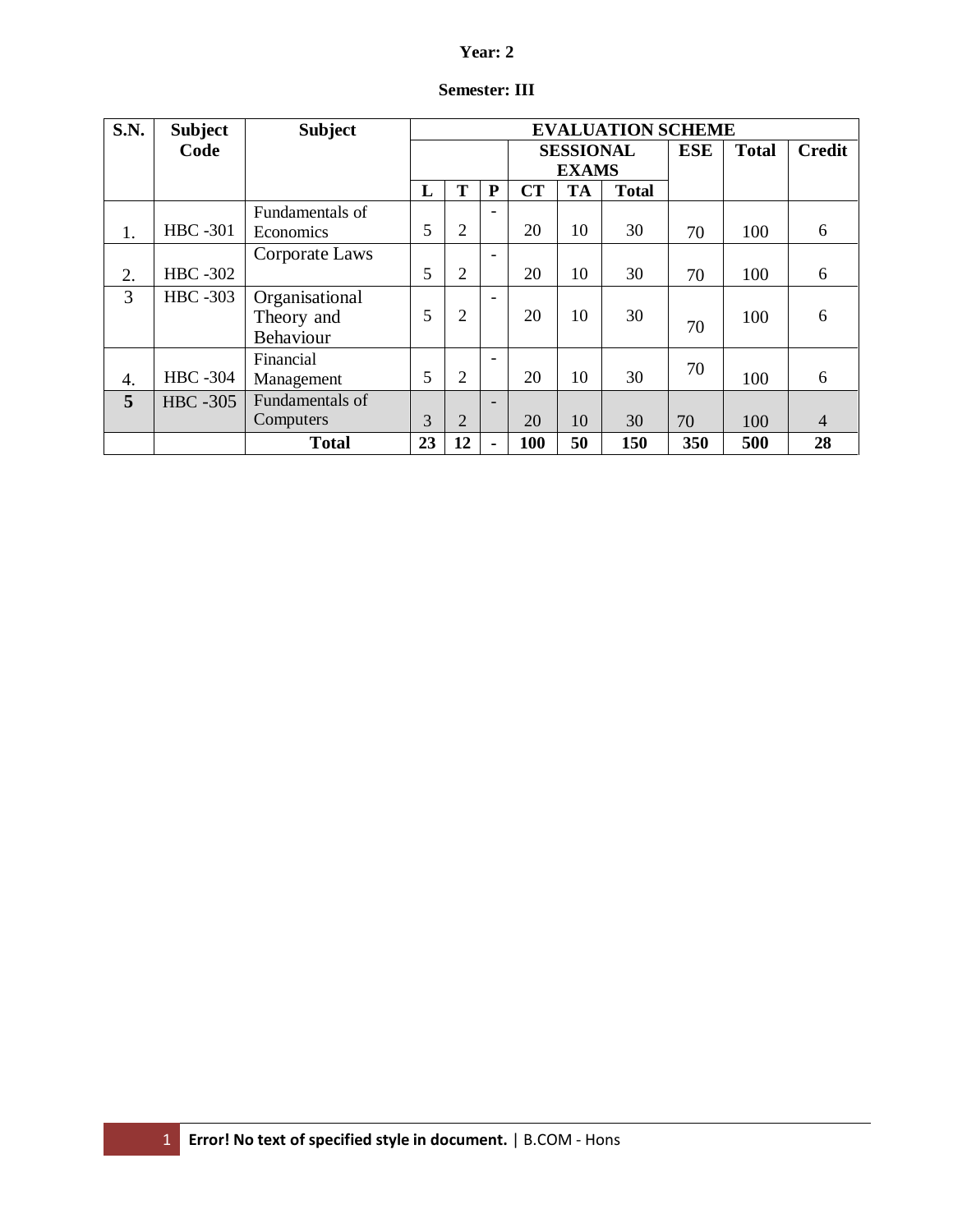#### **Semester: III**

| de-HBC-301 |  |
|------------|--|

#### **Code-HBC-301 Fundamental of Economics**

## *Learning Objectives*

*1. Students will demonstrate their knowledge of the fundamental and technical concepts of economics.*

*2. Students will apply the basic theories of economics in critical thinking and problem solving. 3. Students will be able to identify and use economics terminologies in oral and written communications.*

**Unit I-** Definition, Nature, Scope & Limitation of Economics as an art or Science. Relevance of Economics in Business Management, Utility analysis, Marginal Theory of utilities and Equi-Marginal theory of utility.

**Unit II-** Meaning of demand. Demand theory and objectives, Demand analysis. Demand schedule. Demand Curve and Nature of Curves, Laws of Demand Elasticity of Demand Types & Measurement, Indifference curves analysis Consumer Equilibrium & Consumer Surplus. Price, Income and substitution effect.

**Unit III-** Production-Meaning and Analysis Production function. Laws of production, Laws of increasing returns & Laws of constantreturns. Equal product curves and Producer equilibrium.

**Unit IV-** Market analysis-Nature of market, Types of markets and their characteristics Pricing under different market structures-Perfect Monopoly, oligopoly and Monopolistic completion.Price discrimination under monopoly competition.

**Unit V-** Theories of factor pricing, factor pricing v/s product pricing .Theories of rent theories of interest theories of wages theories of profit, Concept of profit maximization

## *Learning Outcomes*

*1. Understand how households (demand) and businesses (supply) interact in various market structures to determine price and quantity of a good produced.* 

*2. Understand the links between household behavior and the economic models of demand.* 

*3. Represent demand, in graphical form, including the downward slope of the demand curve and what shifts the demand curve.*

#### **Suggested Books**:

1.Adhjkari M Management Economics 2.Gupta G.S. Managerial Economics 3.Lal S.M. Principles of Economics 4.Vaish & Sunderm Principles of Economics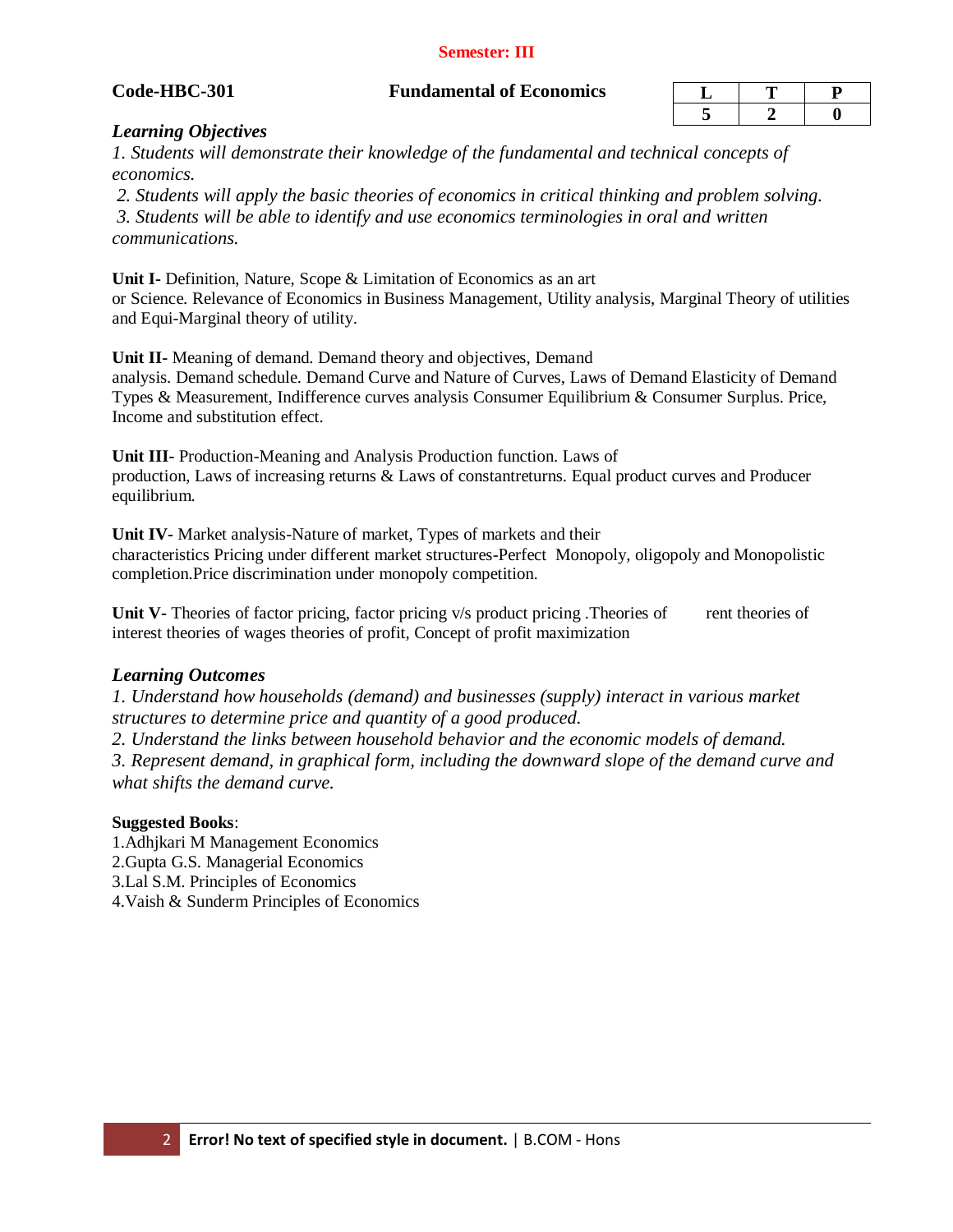## *Learning Objective:*

*1. The main objectives of this subject to provide the knowledge of company, shares and kinds of the company.* 

*2. It also describes the features of private companies in India and development of Indian company act.*

*3. This subject also describes the memorandum of association and article of association.*

# **Unit I**

 Historical Background of Company Law: Origin and Growth of Company Law in England: Commendas and Societas; Formation of East India Company; Enactment of the Bubble Act, 1719; Joint Stock Companies Act, 1844 (*Joint Stock Companies Act, 1850 in India*); Limited Liability Act, 1855; Companies Act, 1862 (*Companies Act, 1866 in India*); Companies Act, 1908 (*Indian Companies Act, 1913*); Companies Act, 1948 (*Companies Act 1956 in India*).

# **Unit II**

Company and Its Formation: Lifting of corporate veil; types of companies; one person company, producer company; association not for profit; illegal association; formation of company – promoters, their legal position, pre-incorporation contract and provisional contracts; memorandum of association; articles of association; doctrine of constructive notice and indoor management; prospectus and book building; postal ballot; issue, allotment and forfeiture of shares, transmission of shares, buyback and provisions regarding buyback; issue of bonus shares; online registration of a company.

# **Unit III**

Management and Control of Companies: Directors; classification of directors, women directors, independent directors; disqualifications, director identity number (DIN); appointment, legal positions, powers and duties, removal of directors; key managerial personnel, managing director, manager; managerial remuneration; meetings of shareholders and board- kinds, convening and conduct of meetings.

# **Unit IV**

Accounts and Audit: Books of accounts; online filing of documents; dividend provisions, declaration and payment of dividend, treatment of unpaid and unclaimed dividend, transfer of unpaid and unclaimed dividend to investor education fund; auditors-appointment, resignation and removal; qualification and disqualification; auditor's report; inspection, inquiry and investigation, compromises, arrangements and amalgamations; prevention of oppression and mismanagement; concept and modes of winding up.

# .**Unit V**

SEBI Act, 1992: Formation and meetings of the SEBI; functions and powers of SEBI in relation to securities markets; prohibition of manipulative and deceptive devices; insider trading and substantial acquisition of securities or control; guidelines for securities issues.

# *Learning Outcomes:*

*1. Know about the concept of company and shares.* 

*2. Know about the company law in the India.*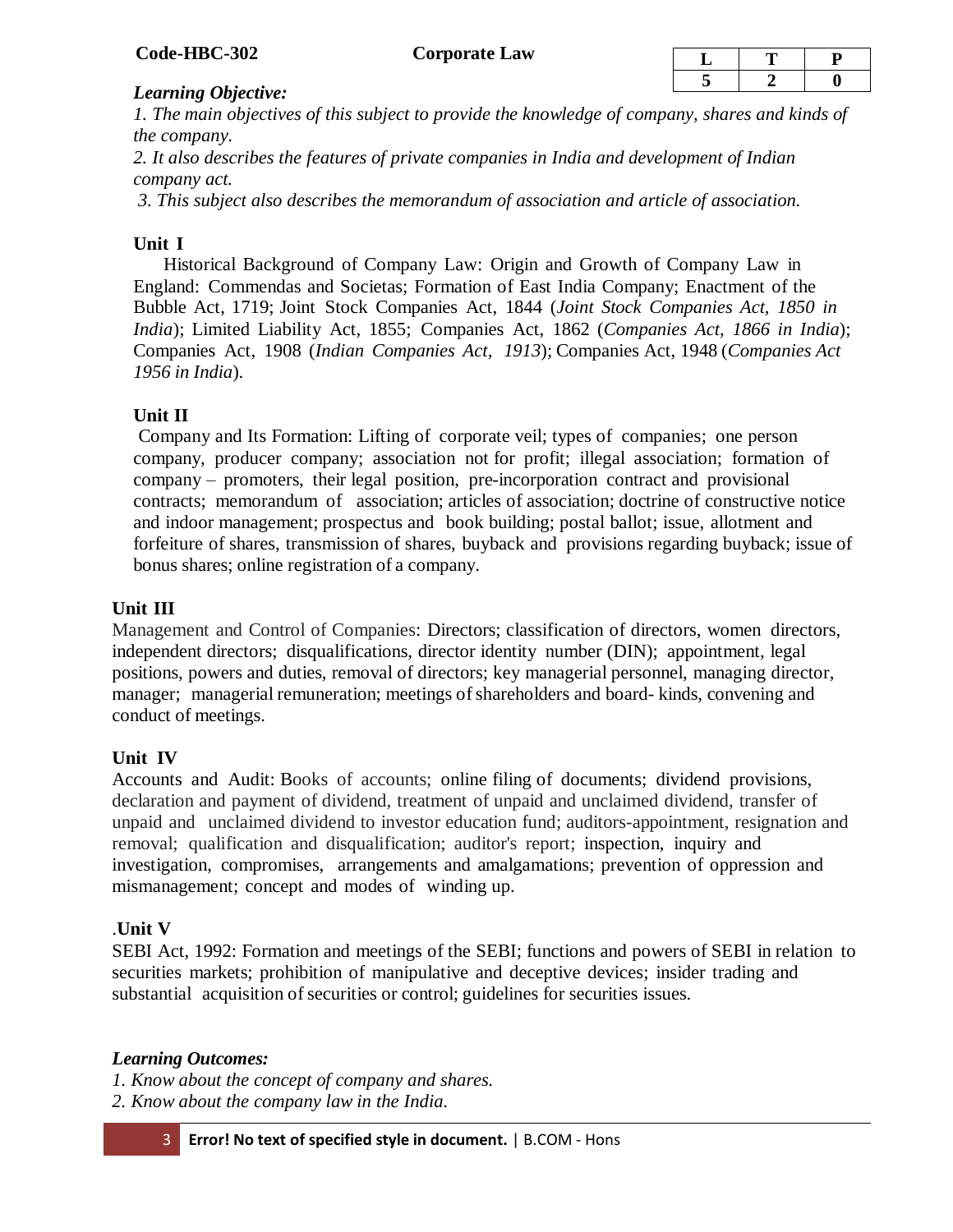*3. Understand the use of the memorandum of association and article of association in a company, they also learn from this course.*

# **Suggested Readings**:

 Hicks, Andrew & Goo S.H., *Cases and Material on Company Law,* Oxford University Press. Kershaw, David, *Company Lawin Context*, Oxford University Press, UK. Gowar, LCB, *Principles of Modern Company Law*, Stevens & Sons, London. Hanningan, Brenda, *Company Law,* Oxford University Press, UK. Sharma, J. P, *Corporate Laws*, Ane Books Pvt Ltd, New Delhi. Bhandari, Munish, *Professional Approach to Corporate Laws and Practice*, Bharat Law House, New Delhi Ramaiya, *A Guide to Companies Act*, Wadhwa and Company Nagpur Kannal, S., & V.S. Sowrirajan, *Company Law Procedure*, Taxman's Allied Services (P) Ltd., New Delhi Course material of the Institute of Company Secretaries of India on Company Laws. *Bharat's Companies Act 2013*, Bharat Law House, New Delhi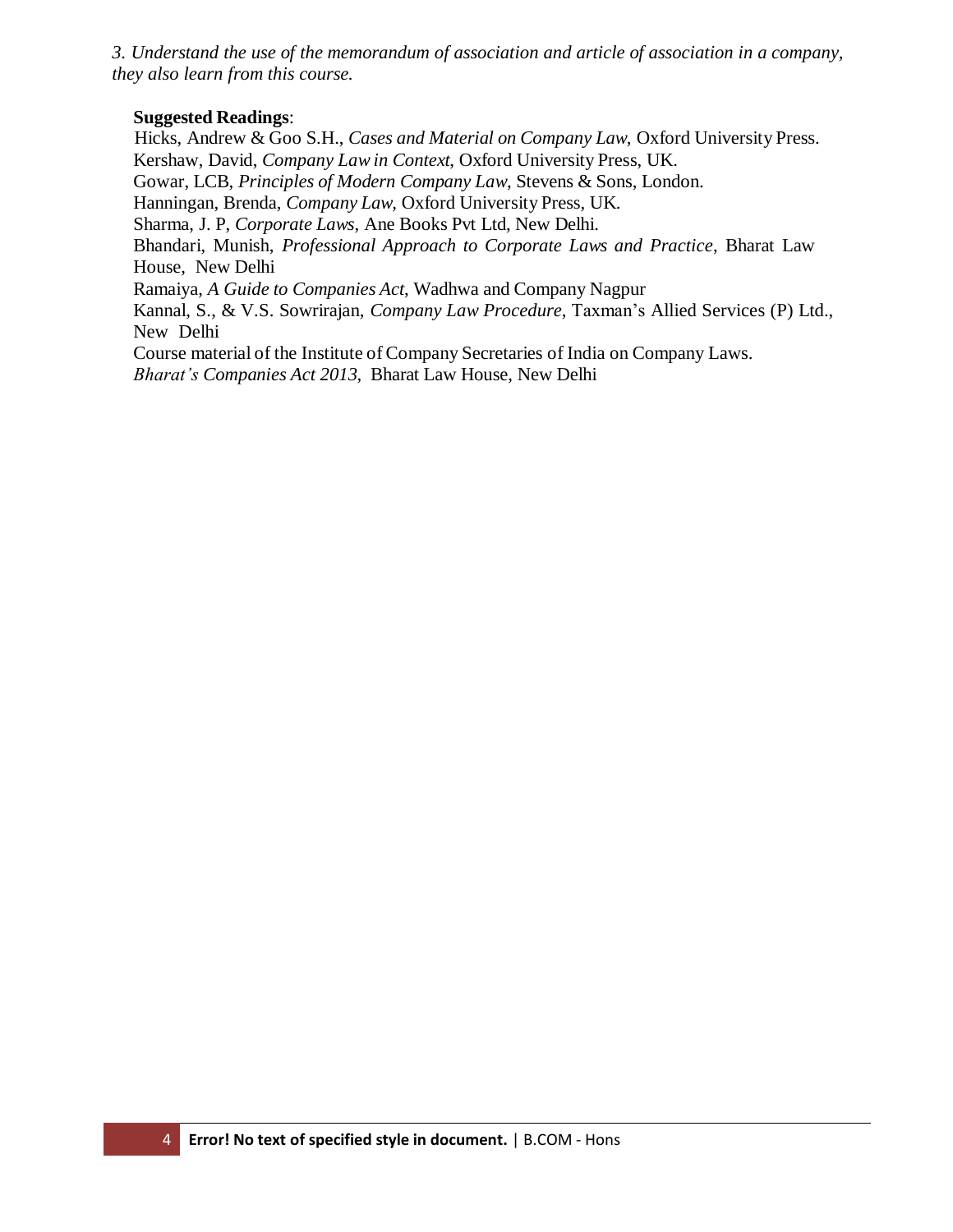*Learning Objectives: The objective of the course is to enable students to develop a theoretical understanding about organisation structure and its behaviour over time. The course will also make them capable of realizing the competitivenessforfirms.*

**Unit I- Conceptual Foundations of Organisation Theory and Behaviour:** Organisational Theories - Classical, Neo-classical and Contemporary; Authority, Power, status, formal and informal structure; Bureaucratic structure; Boundary Less organisation; Flat and Tall structures; Impact of Environment on Organisational Design .Organisational Behaviour (OB)- concept, determinants, models; challenges and opportunities of OB

 **Unit II- Group Decision making and Communication:** Concept and nature of decision making process; Individual versus group decision making; Nominal group technique and Delphi technique; communication effectiveness in organisations; Feedback, Improving Inter-personal Communication- Transactional Analysis and Johari Window.

**Unit III- Motivation:** Content Theories**-** Maslow's Need Hierarchy, Herzberg's Two factor theory; Contemporary theories of motivation (ERG, Cognitive evaluation, goal setting, equity, Intrinsic Motivation Theory by Ken Thomas), expectancy model; Behaviour modification; Motivation and organisational effectiveness.

**Unit IV - Leadership, Power and Conflict:** Concept and theories of leadership-Behavioural approach, Situational approach, Leadership effectiveness; Leadership across cultures; Power- Bases of Power, power tactics; Conflicts- sources, patterns, levels and strategies.

#### *Learning Outcomes*

Comprehending the nature, functioning and design of organizations as social collectives.

To evaluate the reciprocal relationship between the organizational characteristics and managerial behavior.

Develop practical insights and problem solving capabilities for effectively managing the Organisational processes.

## **Suggested Readings**:

1. Robbins, Stephen P. and Timothy A. Judge, *Organizational Behaviour*, Prentice -Hall, New Delhi.

2. Robins S.P., and Mathew, M.,*Organisational Theory: Structure, Design and Application*, Prentice Hall of India Pvt. Ltd.

- 3. Luthans, Fred, *Organizational Behaviour*, McGraw-Hill, New York.
- 4. Sekaran, Uma, *Organisational Behaviour*: *Text and Cases*, Tata McGraw-Hill Publishing Co. Ltd.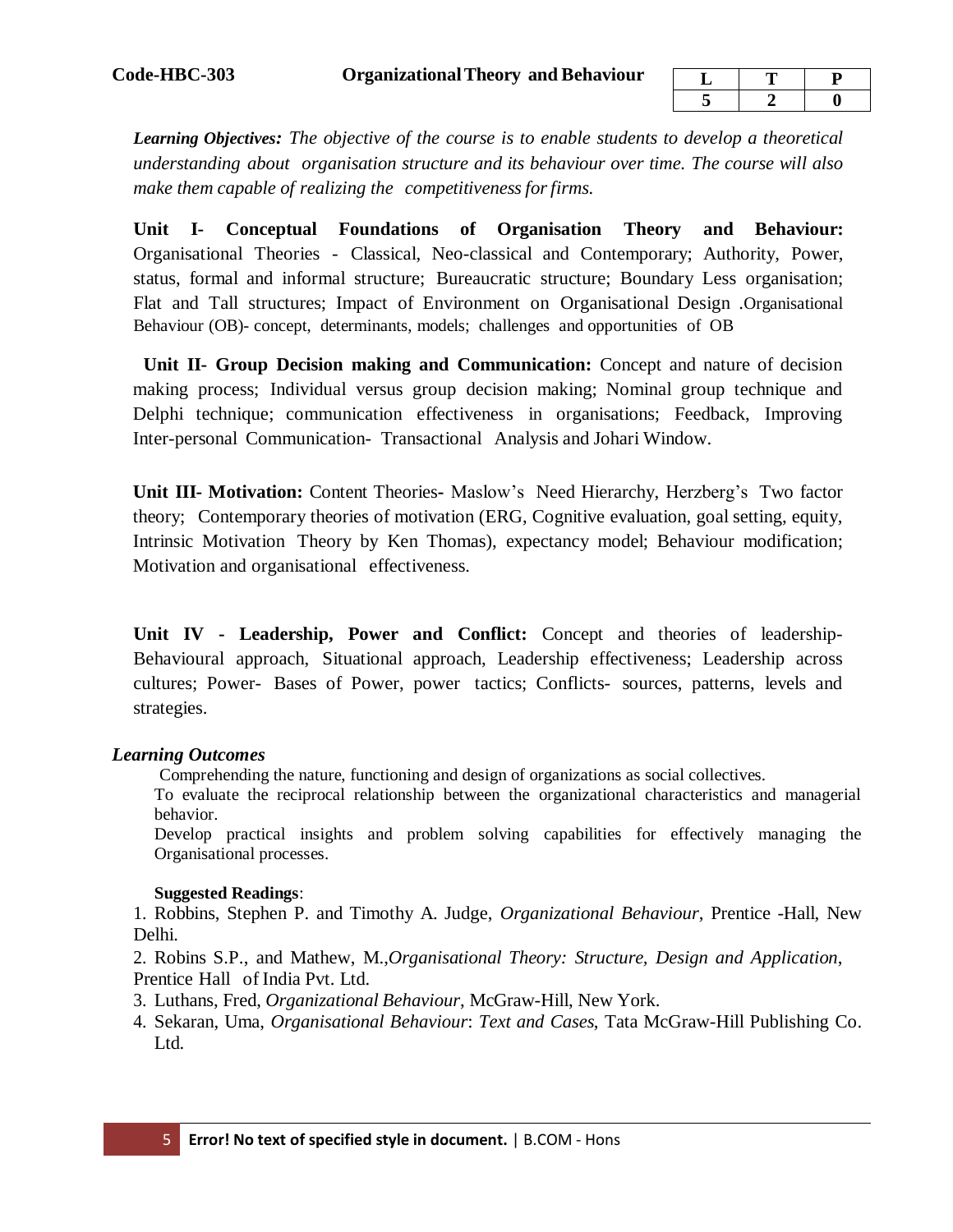*Learning Objectives The present course aims at familiarizing the participants with the skills related to basic principles, tools and techniques of financial management.*

**Unit I-** Concept of Finance, scope and objectives of finance, Profit maximization vs. Wealth maximization, Functions of Finance Manager in Modern Age, Concept of Risk and Return.

**Unit II-** Capital Budgeting Decisions, Calculation of NPV and IRR, Cost of Capital, Concept of Opportunity Cost, Cost of Preference and Equity capital.

**Unit III-** Concepts of Working Capital, Operating and Cash Conversion Cycle, Permanent and Variable Working Capital, Determinants of Working Capital, Trade Credit, Accrued Expenses and Deferred Income, Bank Finance for Working Capital.

**Unit IV-** Nature, Need, Objective of Inventory Management, Inventory Management Techniques, Inventory Control Systems, Factoring, Facets of Cash Management, Motives for Holding Cash.

#### *Learning Outcomes*

*1. Understand the practical application of time value of money and evaluating long term investment decisions* 

*2 Developing analytical skills to select the best source of capital ,its structure on the basis of cost of capital 3 Understand the use and application of different models for firm's optimum dividend payout*

#### **Suggested Readings**:

1) Pandey I M - Financial Management (Vikas, 20019, 17th Ed.)

2) Van Horne - Financial Management and Policy (Prentice hall, 2019, 18th Ed.)

3)Shapiro- Multinational Financial Management (Wiley Dreamtech)

4)Sheeba kapil-Fundamental of financial management (Pearson )